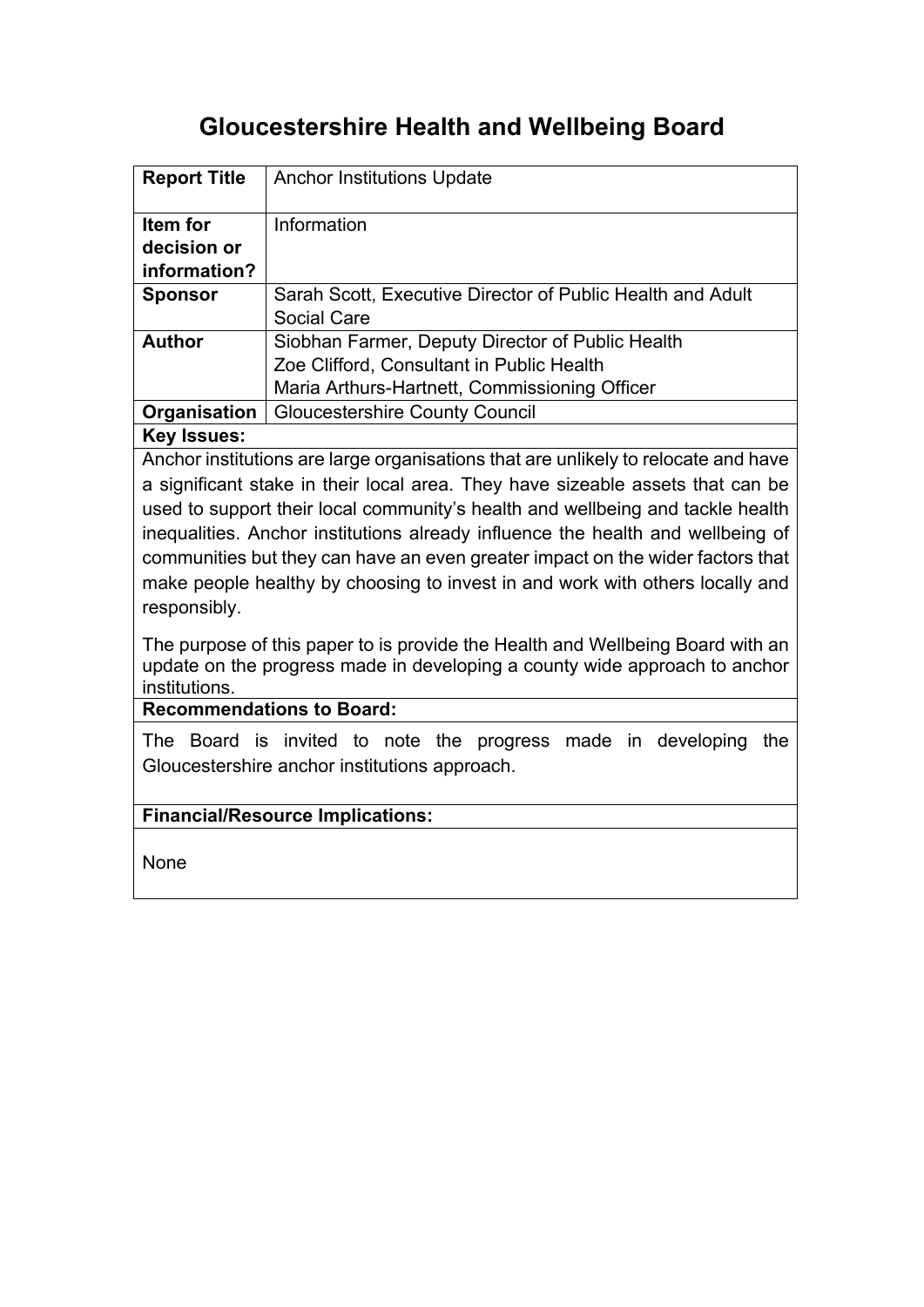## **Anchor Institutions update for Health and Wellbeing Board**

## **1. Purpose**

Anchor institutions are large organisations that are unlikely to relocate and have a significant stake in their local area. They have sizeable assets that can be used to support their local community's health and wellbeing and tackle health inequalities.<sup>1</sup> Anchor institutions already influence the health and wellbeing of communities but they can have an even greater impact on the wider factors that make people healthy by choosing to invest in and work with others locally and responsibly.<sup>2</sup>

The purpose of this paper to is provide the Health and Wellbeing Board with an update on the progress made in developing a county wide approach to anchor institutions.

#### **2. Background**

The term anchor institution is most often used to apply to the public sector as these organisations typically have a fixed location, are around for the long-term, and are stewards of public funds. However, private and voluntary organisations can also act as anchors in their communities. Anchor institutions can broadly be considered in three categories:

#### Public sector anchors

Large, public sector organisations are unlikely to relocate and also have a significant stake in a geographical area, meaning they are effectively 'anchored' in their surrounding community. They have sizeable assets that can be used to support local community wealth building and development, through procurement and spending power, workforce and training, and buildings and land. There is also scope for public sector organisations to work together in their roles as system leaders to have further impact and influence on health inequalities.

#### Community anchors

Community anchors have been described locally through the work of the Barnwood Trust as organisations that hold a unique place within the community ecosystem. Recognised and trusted by local people and organisations alike, they interact with local decision-makers, the wider voluntary and community sector (VCS) within their community and informal networks on the ground. Advocating for the resources needed in the communities in which they are embedded, they use their skills to enable and retain power for local people to do things for themselves. They hold extensive local knowledge and, due to their trusted relationships, sometimes have access to funding from local decision-makers, the distribution of which is informed by the needs of the local community.

#### Business anchors

The mutual benefits of a healthy workforce and thriving economy to businesses and individuals is well documented and many private organisations are acting as anchors in their

<sup>1</sup> The King's Fund (2021); Anchor Institutions and how they can affect people's health <https://www.kingsfund.org.uk/publications/anchor-institutions-and-peoples-health>

<sup>2</sup> Health Foundation (2019) Building healthier communities: the role of the NHS as an anchor institution

[https://www.health.org.uk/sites/default/files/upload/publications/2019/I02\\_Building%20healthier%20co](https://www.health.org.uk/sites/default/files/upload/publications/2019/I02_Building%20healthier%20communities_WEB.pdf) [mmunities\\_WEB.pdf](https://www.health.org.uk/sites/default/files/upload/publications/2019/I02_Building%20healthier%20communities_WEB.pdf)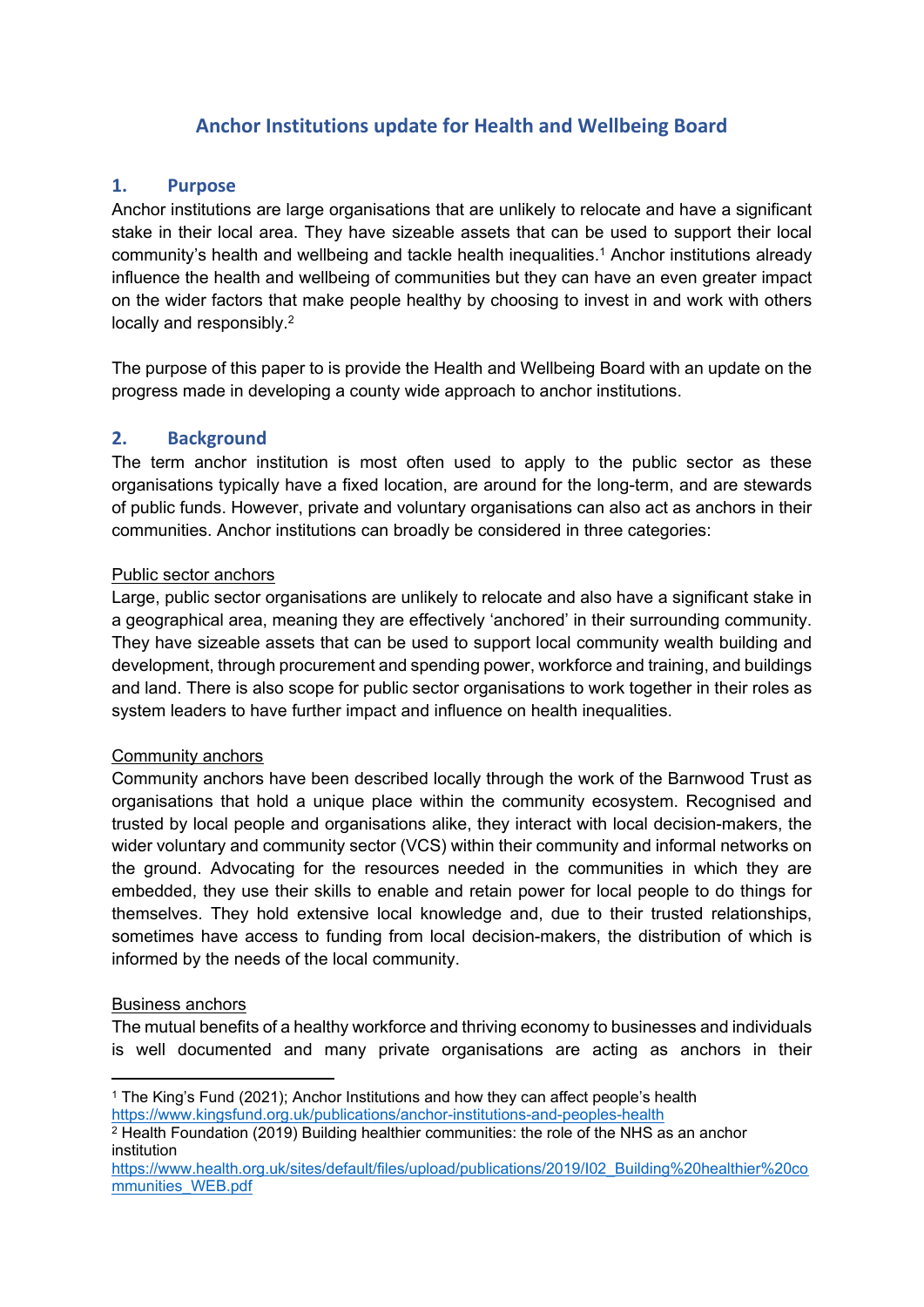communities. Gloucestershire's Local Industrial Strategy makes the case for using planned growth as a lever to tackle inequalities, close the gap and make sure that everyone can contribute and benefit.

## **3. Developing the approach in Gloucestershire**

Just over a year ago, the Gloucestershire Health and Wellbeing Board approved ten principles which set out publicly how the member organisations will act as anchor institutions for the local community going forward. The principles form a Gloucestershire anchor institutions charter for any organisations which consider themselves to be anchor institutions to pledge their commitment.

In November 2021, The Director of Public Health annual report, *Sources of Strength*<sup>3</sup> , was published and looked at how we could secure Gloucestershire's health and Wellbeing through an Anchor Institution approach. This outlined five key areas in which anchor institutions can add value:

- Employment, including recruitment and workforce
- Procurement and commissioning
- Use of buildings and capital
- Environmental sustainability
- Partnership working with communities and other anchors

These are practical ways that anchor institutions can think about how they influence the health of the local population and what changes they can make to ensure this impact is as positive as it can be.

In December 2021 a half day event on anchors was held to focus on how the approach could be developed in Gloucestershire and how the recommendations from the Director of Public Health annual report could be actioned. This brought together key partners from across Gloucestershire to discuss the five areas set out in the report and to identify additional opportunities for action.

As a result, in February 2022 the Gloucestershire Anchor Institutions Task and Finish Group was established. The purpose of the group is to agree how to implement the public sector recommendations (see appendix) of the Director of Public Health annual report across the system in Gloucestershire. The group is committed to meeting monthly for six months. It will then review progress and set next steps.

## **4. Public sector anchors - Gloucestershire Anchor Institutions Task and Finish Group**

## Membership

The group consists of 'strategic leads' from public sector organisations including local authorities, NHS, police, Local Enterprise Partnership, housing associations, universities and colleges (see full list below).

<sup>&</sup>lt;sup>3</sup> Gloucestershire County Council (2021) Sources of Strength <https://www.gloucestershire.gov.uk/media/2111500/dph-report-2021-sources-of-strength.pdf>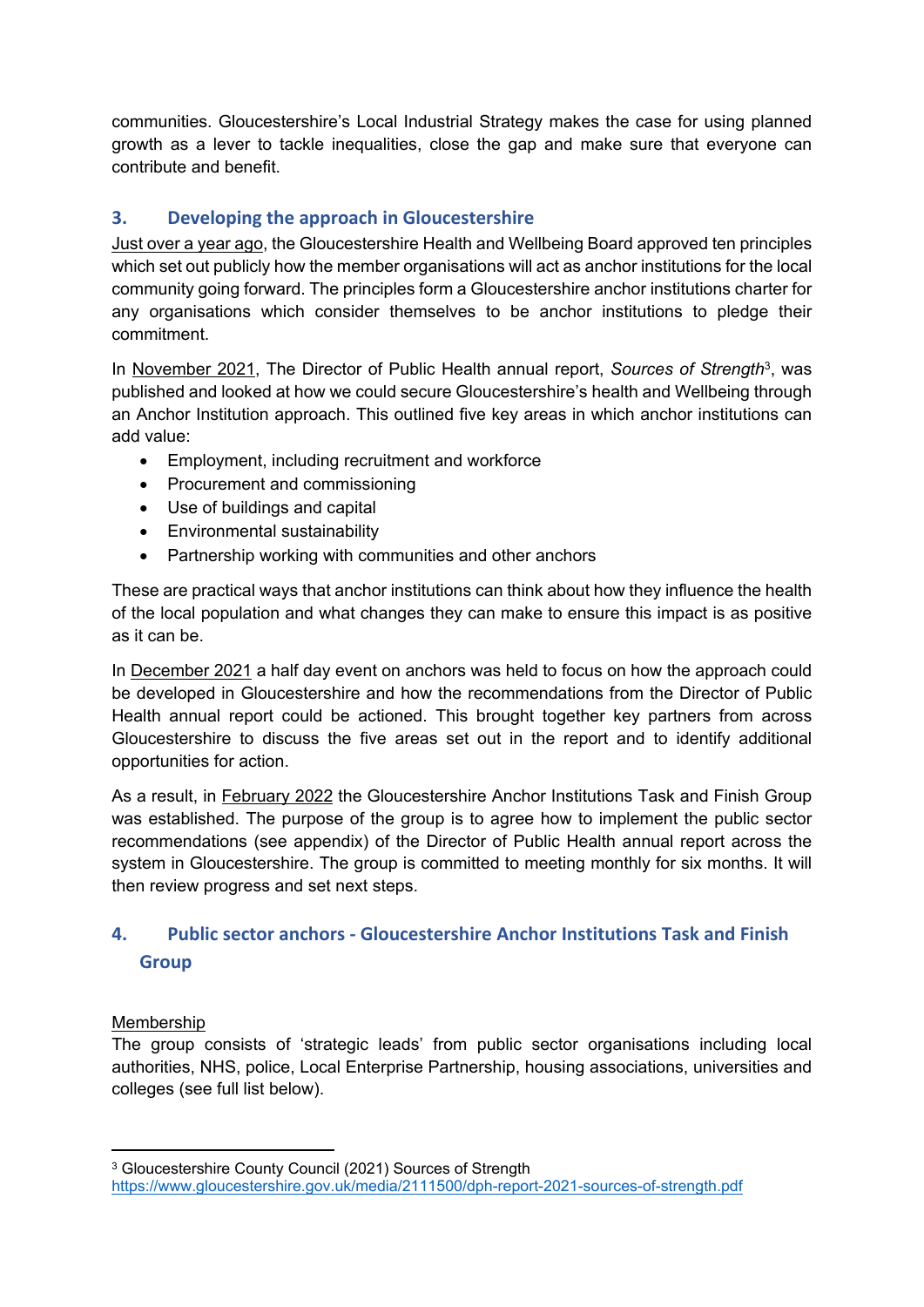## **Gloucestershire Anchor Institutions Task and Finish Group membership**

- Cheltenham Borough Council
- Cheltenham Borough Homes
- Cirencester College
- Cotswold District Council
- Forest of Dean Council
- GFirst LEP
- Gloucester City Council
- Gloucester City Homes
- Gloucestershire College
- Gloucestershire Constabulary
- Gloucestershire County Council
- Gloucestershire Health and Care NHS FT
- Gloucestershire Hospitals NHS FT
- Hartpury University & Hartpury College
- NHS Gloucestershire Clinical Commissioning Group
- South Gloucestershire & Stroud College
- Stroud District Council
- Tewkesbury Borough Council
- University of Gloucestershire

Leads are accountable for taking forward internal actions to forward the anchor institutions programme and work collaboratively to establish joint priorities and contribute to system-wide interventions.

## Purpose

The group aims to answer the following:

- What does 'good' practice look like under each of the five domains of being a public sector anchor institution?
- Where are there local examples of good practice and how is the learning from this shared?
- Are there key areas of practice which the majority of public sector anchors locally wish to strengthen and is there value in working collectively to do this?

By the end of the six-month period, the task group aims to have achieved the following outputs:

- A **clear narrative and communications** to raise awareness of the potential of anchor institutions.
- Member organisations have publicly committed to the Gloucestershire anchor institutions **charter** and have begun work to embed the principals internally.
- **Mapping** exercise has provided insight into existing examples of anchor institution activity and planned activity in the county.
- A better **understanding of what 'good' looks like** against each of the five anchor dimensions and awareness of were public sector organsiations in Gloucestershire see themselves now, where they want to get to and the actions they can take to get there.
- Key areas of focus for **collective action** have been agreed system-wide priorities.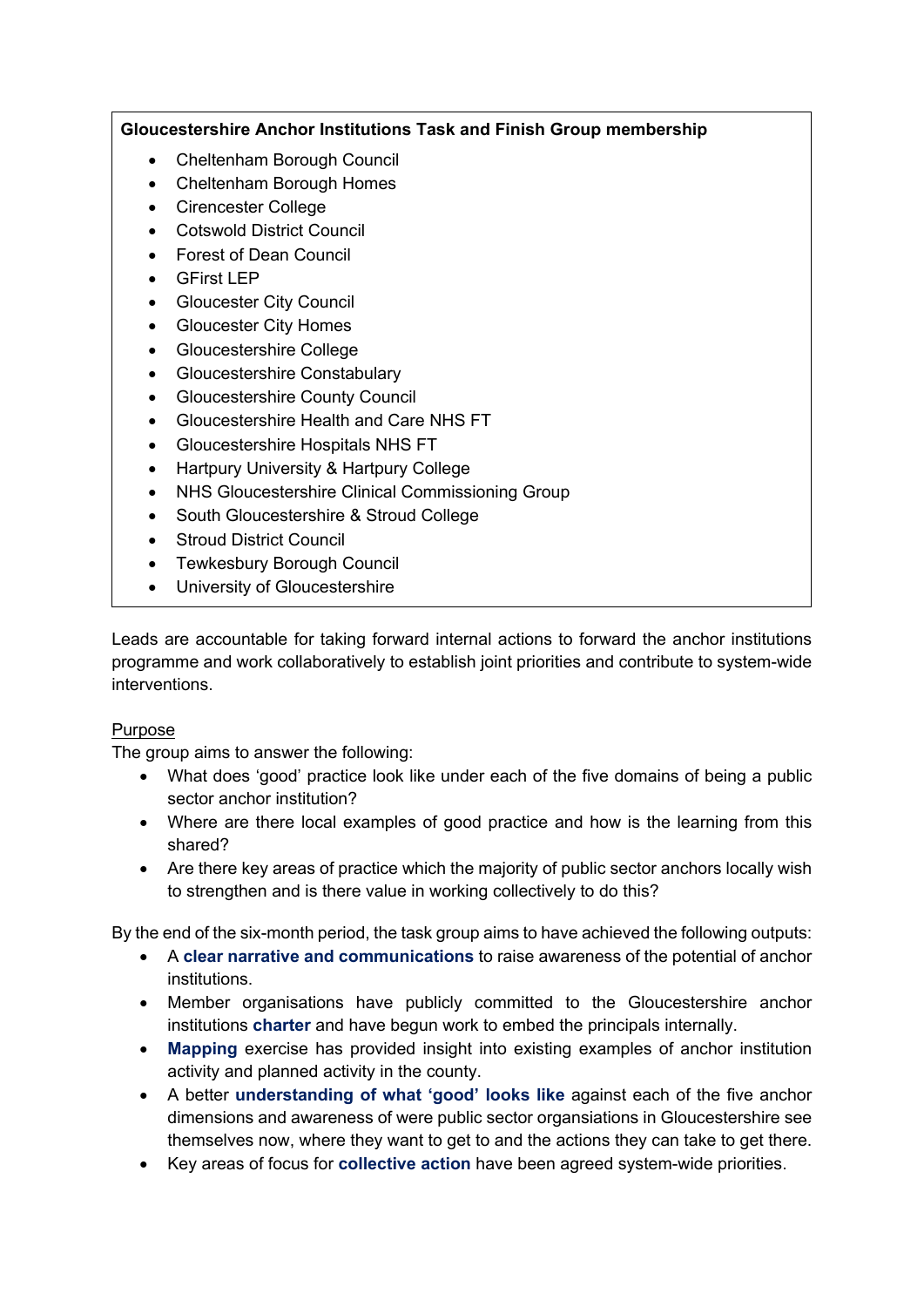- **Actions** have been agreed to progress these key areas and Operational Leads have been identified to provide capacity.
- Mechanisms for **sharing good practice** and learning across the system have been established.
- Establish clear **next steps**.

## Progress to date

Much of this work is already underway. To aid organisations to embed an anchor institutions approach internally, the group have adapted a self-assessment framework to suit local needs and priorities. The framework aims to help organisations to capitalise on their power and role as an inclusive anchor institution. It is designed to set **what good looks** like in terms of being an inclusive anchor means in practice. It uses the five dimensions to describe this and to then show against each why it matters, what difference it can make, what sort of things anchors can do to affect change.

It acts as a tool for organisations to use to self-assess where they are now against each dimension, and to then to support them in deciding where they want to be and the actions they can take to get there. It does this by using four steps – from basic start point (level 1) to best practice (level 4). The value of using the tool is in bringing together different stakeholders in open discussions about where the organisation currently is and where it could be, validating and benchmarking existing work, and applying a consistent approach to many different business areas. The task group member organisations have agreed to complete the selfassessment framework internally over the coming months and bring that learning to the rest of the group.

In parallel, the group have undertaken a **mapping exercise** to determine how much anchor activity is already underway across the county. This provides a resource and a potential community of support to assist organisations in implementing similar actions. It has also been used to highlight areas of existing strengths, gaps, and opportunities. The information, along with input from community anchors, will be used to develop system-wide interventions in cases in which a joined-up and place-based approach can add value beyond the actions of individual organisations.

Discussions have also begun on a **communications strategy** and online platform to promote the Gloucestershire anchor institutions approach, utilising the skills of local Further Education and Higher Education students.

## **5. Community anchors**

An initial meeting has taken place with a number of community anchors to explore how this approach could be further developed. Aspects of anchor institutions approach to explore further included:

- Community-centred commissioning flexibility and proportionate administration
- Widening workforce participation supporting people where they are
- Strengths-based working in partnership with communities
- Community access to buildings and outside spaces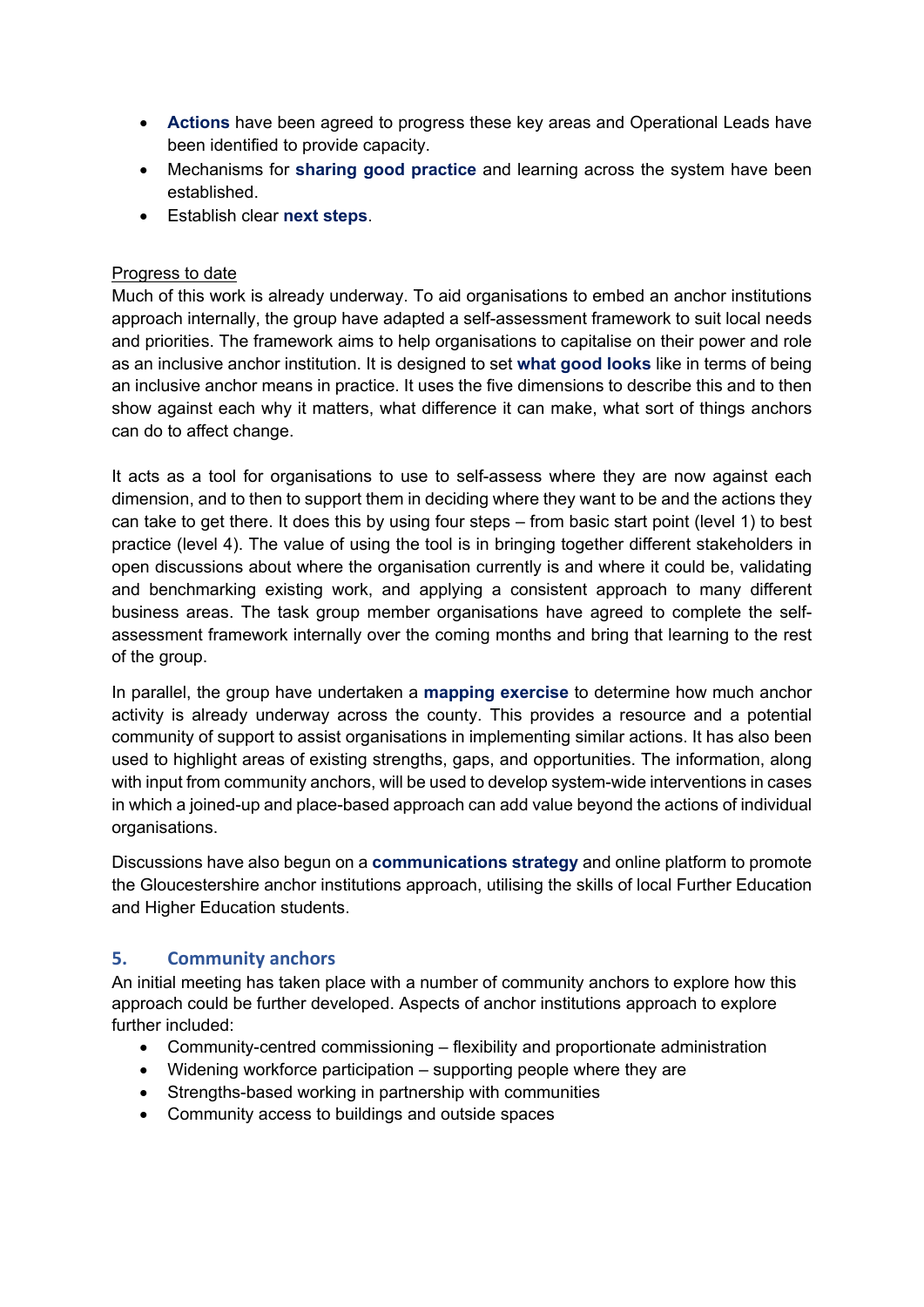## **6. Business anchors**

Work is underway between GCC Prevention, Wellbeing and Community hub and GFirst LEP to scope the work to progress the business anchors initiative locally. GFirst LEP already support businesses with a range of programmes which contribute to the impact in each of these five areas e.g., SME Net Zero pledge, Employment and Skills Charter, etc. These offer a potential baseline of activities that could be used by businesses to evidence commitment to the anchor institutions pledge and key areas.

Further work is required to define 'business anchors' and develop a local approach which encourages these organisations to consider the five domains.

The project scope involves developing a coordinated approach to strengthening the role of business anchor institutions in Gloucestershire by:

- Designing and delivering a methodology to develop a clearer identity and roles for business anchor institutions.
- Identifying and testing a business engagement strategy and associated Key Performance Indicators and reporting structures within an agreed timeframe.
- Reviewing the project findings with the business community and the Health and Wellbeing Board to make recommendations for future delivery.

The outcome will be to have a clear business anchors methodology for long term engagement including 'renewal' process to maintain active engagement.

## **7. Conclusions**

The Health and Wellbeing Board discussed anchor institutions just over a year ago and agree a set of principles which set out ways of working for such organisations. This paper has provided an update for the Health and Wellbeing Board on the progress made on the anchor institutions agenda. Over the last six months, there has been significant progress in developing the Gloucestershire anchor institution approach with the publication of the Director of Public Health Annual Report and a set of recommendations, a multiagency event, a task and finish group being established, mapping of examples of good practice, development of a self assessment tool, scoping the work to develop a business anchors approach and initial discussions to explore the role of community anchors.

## **Appendix: Director of Public Health annual report 2021/22 recommendations**

- 1. The Prevention, Wellbeing and Communities Hub at Gloucestershire County Council to organise an anchor institutions event. This will bring together key partners from across Gloucestershire to discuss the five areas set out in the report and to identify additional opportunities for action.
- 2. Anchor institutions should reassess career access and development pathways to strengthen opportunities for people from underrepresented groups and young people. Consideration should be given to recruitment practices and supporting retention and workforce health and inclusion through fair pay and conditions.
- 3. Anchor institutions should consider and develop their social value policy in line with the Social Value Act. These should be aligned across the county to further strengthen the contribution to social, economic and environmental impacts.
- 4. Focus initially on strengthening the role of core (public sector) anchor institutions by these organisations: